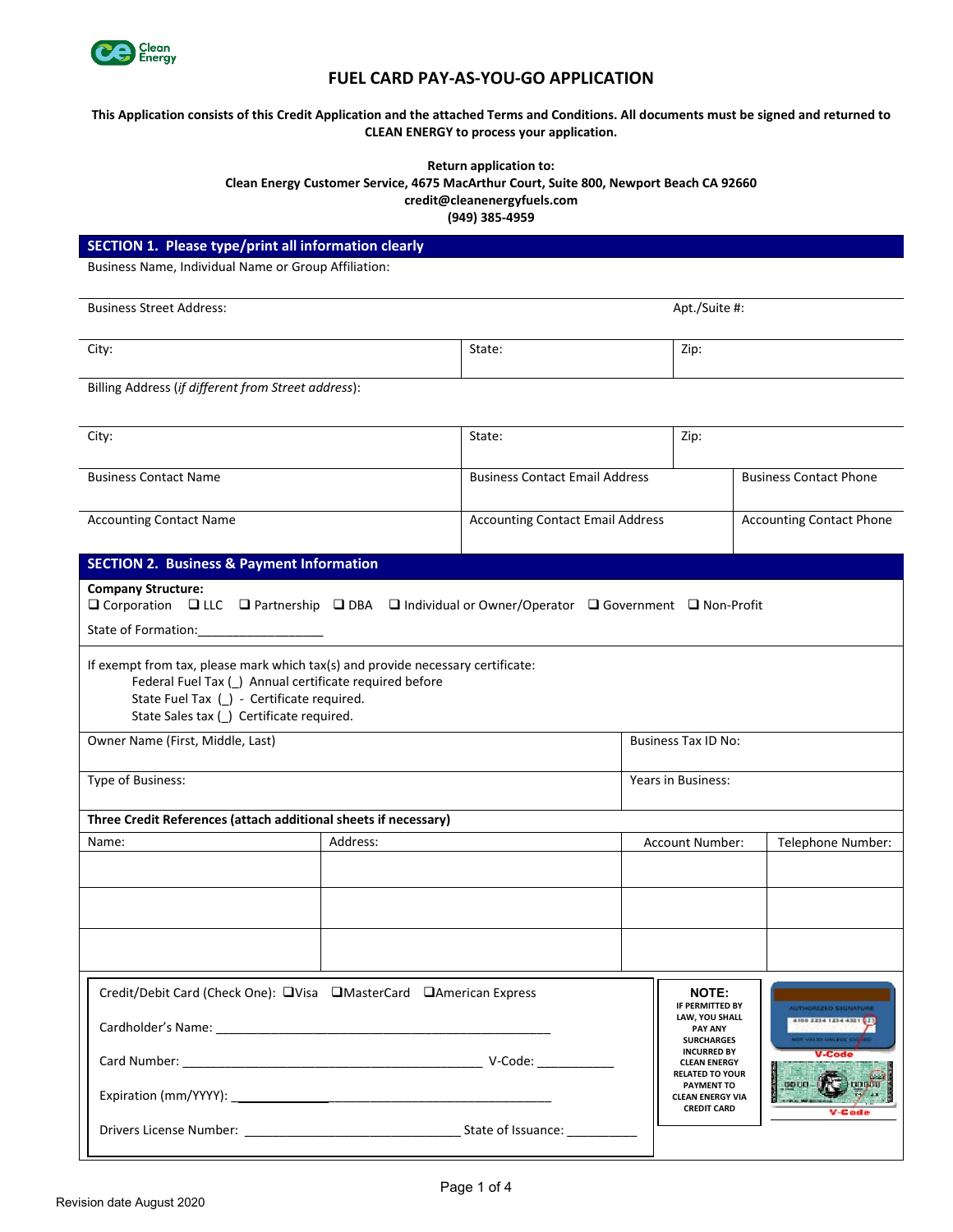## **SECTION 3. Card Information**

Fuel Type Requested:  $\Box$  CNG  $\Box$  LNG  $\Box$  Diesel Fuel Capacity of Vehicle: \_\_\_\_\_\_\_\_\_ Number of fueling cards requested: \_\_\_\_

Deliver cards by:  $\Box$  Mail  $\Box$  UPS  $\Box$  FEDEX UPS or Fedex Shipping Account Number:

Email Addresses for transaction reports:

Transaction report frequency (check all that are requested):  $\Box$  Daily  $\Box$  Weekly  $\Box$  Monthly

### **Card Configuration Choices**

 $\Box$  Use the following card configuration for all cards

Company Name and Account Number are automatically printed on cards.

Would you like a Driver Name or Vehicle ID printed on each Card? Yes  $\Box$  No  $\Box$ If yes, provide the Name or Vehicle ID (attach additional sheets if more than one card is requested) \_\_\_\_\_\_\_\_\_

Would you like a Secured PIN? Yes  $\Box$  No  $\Box$  If yes, would you like it System Generated? Yes  $\Box$  No  $\Box$ 

If no, please provide a PIN for each card \_\_\_\_\_\_\_\_\_\_\_\_\_\_\_\_\_\_\_\_\_\_\_\_\_\_\_\_\_\_\_\_\_\_\_\_\_\_\_\_\_\_\_\_\_\_\_\_\_\_\_\_\_\_\_\_\_\_\_\_\_\_\_\_\_\_\_\_\_\_\_\_\_\_\_\_\_\_\_\_

Would you like a Driver ID Prompt? Yes  $\Box$  No  $\Box$  Would you like an Odometer Prompt? Yes  $\Box$  No  $\Box$ 

# **SECTION 4. Certification/Authorization**

I have reviewed the information provided by Applicant on this application, and certify that the information is complete, true and correct and that any other financial information Applicant gives is true and correct. Applicant authorizes Clean Energy to investigate the references, statements and other information for the purposes of credit evaluation, renewals or extensions of credit, and for the purpose of taking collection action on any extension of credit. The undersigned hereby certifies that he or she is duly authorized to sign this application on behalf of Applicant and that the Applicant hereby agrees to the terms and conditions stated in this application.

**Signature: Date: / /**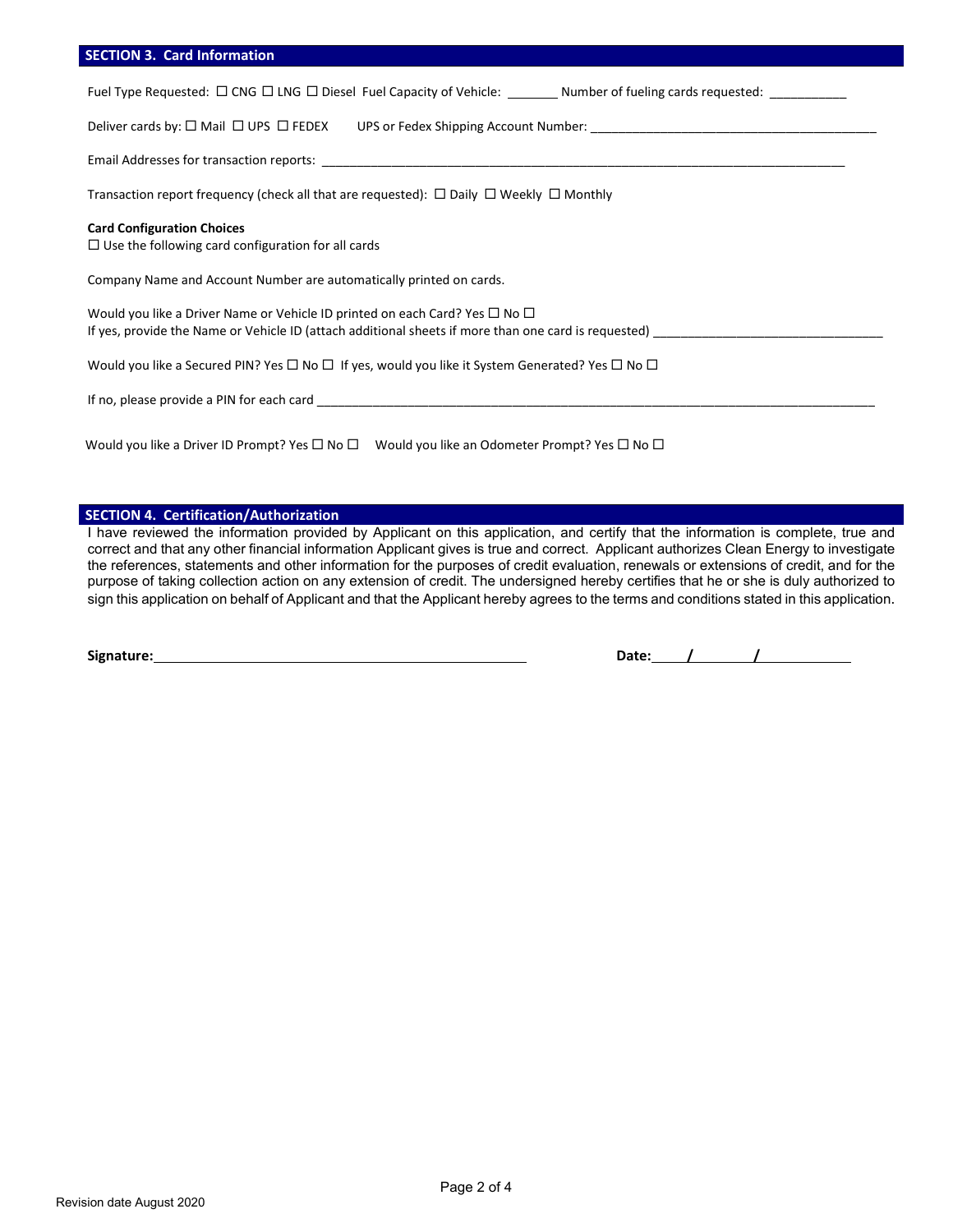#### **Terms and Conditions**

By signing the attached fueling application ("Application") requesting a Pay-As-You-Go fueling card ("Card" or "Fuel Card") from CLEAN ENERGY ("Issuer"), the Applicant (also referred to as "Cardholder" and sometimes referred to hereafter as "you") agrees as follows:

You authorize CLEAN ENERGY to charge the credit card identified on the Application (the "Credit Card") for all natural gas purchases from CLEAN ENERGY natural gas stations using your Fuel Card, at the price posted at such stations or at the price(s) agreed to by Cardholder and Issuer pursuant to a separate agreement between Cardholder and Issuer. You authorize CLEAN ENERGY to charge the Credit Card for such fueling charges in various amounts, and at such times (and frequency) as Issuer may, in its sole discretion, determine. You agree that in the event any Credit Card charge is not honored, you remain obligated to pay to CLEAN ENERGY the amounts due, together with any applicable late charges, along with any Credit Card fees for such denied charges.

If your Credit Card denies payment of any fuel charge, CLEAN ENERGY shall have the right, in its sole discretion, to terminate your fueling privileges at that time, and you agree to deliver the Fuel Card to CLEAN ENERGY immediately upon demand.

You will promptly review your Fuel Card statement and notify Issuer if you have any questions regarding any charges. Charges not questioned within 30 days will be deemed valid.

Cardholder agrees that: (i) the rights set forth herein and the credit extended hereunder shall only be used for business and commercial purposes and not personal, family or household use; and (ii) Cardholder acknowledges and agrees that it is solely responsible for taking all safety precautions related to and obtaining any training necessary for the safe fueling of natural gas vehicles at the Stations. Cardholder hereby releases CE from all loss, damage, or injury whatsoever, known or unknown, arising out of or in any manner related to its or its agents' use of the Stations.

You will immediately report to Issuer any changes to your name, mailing address, telephone number, and any changes to the Credit Card number or expiration date.

Unauthorized Use: You will promptly notify Issuer if the Fuel Card is lost or stolen. Cardholder must pay for charges made by Cardholder or by anyone authorized by Cardholder to use the Fuel Card. Cardholder will not be responsible for unauthorized use of the Fuel Card which occurs after you notify Issuer orally or in writing to the following address: CLEAN ENERGY, 4675 MacArthur Court, Suite 800, Newport Beach, CA 92660 (866.809.4869). Unless otherwise allowed pursuant to applicable law, liability for unauthorized use shall not exceed \$50.00.

Payment: Cardholder will pay Issuer at the place indicated on the statement all credit obligations under this agreement. Cardholder must pay the full amount shown on each statement by the due date indicated on the statement. If Issuer does not receive payment in full by the due date on Cardholder's statement, Issuer may charge Cardholder a late fee of 1.5% per month or the maximum allowed by law. Issuer may use a collection agency to collect late payments and Cardholder agrees to pay collection agency fees which Issuer may incur to collect payment. Cardholder acknowledges and agrees that it will be billed in the applicable unit of measure as determined by Clean Energy (Diesel Gallon Equivalent (DGE) or Gasoline Gallon Equivalent (GGE)).

Termination of Agreement: Issuer or Cardholder may terminate this agreement at any time. Following termination, you will remain responsible for payment of amounts you owe, if any, under this agreement. If such unpaid charges are not promptly remitted, you may become liable for additional service charges, fines, or penalties, in accordance with applicable law. If this Agreement is terminated at any time for any reason, CLEAN ENERGY will charge a \$35.00 reactivation fee per card (subject to change in CLEAN ENERGY's sole and absolute discretion) to reinstate fueling privileges at CLEAN ENERGY owned or operated stations.

Cardholder's Duties: The Card is property of the Issuer, and the Cardholder will surrender the Card on demand. Issuer may revoke or repossess the Card at any time. Cardholder will not use the Card to obtain credit in excess of Cardholder's credit limits.

Credit: Issuer may request that credit reporting agencies provide credit history reports regarding Cardholder in connection with any extension of credit. After written request by Cardholder, Issuer will provide Cardholder with the names and addresses of all credit reporting agencies who provide credit history reports to Issuer in connection with any extension of credit to Cardholder. All transactions under this agreement, including the amount of credit extended, the balance outstanding at any time, and any failure to comply with the terms of this agreement may be reported to credit reporting agencies.

Default: Any of the following events shall constitute default under this agreement and require the immediate payment of all amounts due under this agreement.

(a) Cardholder's failure to make any payment by the due date under this agreement; (b) The total balance due under this agreement exceeds the applicable credit limit (if applicable);

(c) Cardholder's failure to comply with any other term of this agreement;

(d) Cardholder becomes the subject of bankruptcy or insolvency proceedings; or

(e) Cardholder dissolves or ceases to exist.

In the event of a default, at Issuer's option, the full amount owing by Cardholder shall become immediately due and payable. Cardholder agrees to pay all reasonable costs of collecting the amount due, including court costs and attorney's fees to the extent permitted by law. If Cardholder defaults under this agreement, upon payment of all unpaid balances due Issuer, Cardholder may request that their account be reinstated and fueling privileges at CLEAN ENERGY owned or operated natural gas stations returned. Issuer reserves the right to reject such a request by Cardholder, however, if such a request is granted by Issuer, a \$25.00 per card reactivation fee shall apply and become immediately due by Cardholder.

Amendments: The terms of this agreement may be amended by Issuer at any time by providing written notice to Cardholder at Cardholder's last known address in writing at least fifteen (15) days before the date on which the amendment becomes effective. Any amendment will not require the written consent of Cardholder. In the event that the Cardholder does not agree to the amendment, Cardholder will notify Issuer in writing, return the Card to Issuer, and pay the balance under the terms of the agreement prior to the amendment effective date.

Assignment: Cardholder will not assign or transfer the Card without the prior written consent of Issuer. Issuer may assign all or part of this agreement or Cardholder debts, in its sole discretion, without prior notice.

Governing Law: This agreement and any transactions under the agreement shall be governed by the laws of the State of Delaware.

Severability: If any provision of this agreement or the application thereof to any person or circumstance shall, to any extent, be held in any proceeding to be invalid or unenforceable, the remainder of this agreement shall be valid and enforceable to the fullest extent permitted by law.

Entire Agreement: This agreement, as it may be amended by Issuer as permitted by the paragraph "Amendments" above, is the entire agreement between Issuer and Cardholder regarding the extension of credit from Issuer to Cardholder and supersedes all prior agreements between Issuer and Cardholder relating to the subject matter of this agreement.

Release and Indemnity: You hereby release CLEAN ENERGY from all loss, damage, or injury whatsoever, known or unknown, arising out of or in any manner connected with the use of or performance of Card. You agree to indemnify, protect and hold harmless CLEAN ENERGY and its agents from all liability for any loss, damage or injury to persons or property arising from or related to the Card.

Charges for Damages: In the event of station damage, such as, but not limited to, a drive-away whereby the fueling hose is forcibly removed because the hose was not disconnected from the vehicle, and the Cardholder is determined to be responsible, CLEAN ENERGY may charge the Cardholder its actual costs to repair the damage per occurrence for such damages.

Number of Cards: If you request and receive ten or more cards from Issuer, you also agree to be responsible for all unauthorized use of the cards notwithstanding the language set forth above, to the extent permitted by law.

Notwithstanding anything to the contrary, Issuer makes no representation or warranty regarding the quality, specification or content of natural gas dispensed from the stations.

### **YOUR BILLING RIGHTS - KEEP THIS NOTICE FOR FUTURE USE**

This notice contains important information about your rights and our responsibilities under the Fair Credit Billing Act.

**NOTIFY US IN CASE OF ERRORS OR QUESTIONS ABOUT YOUR BILL** If you think your bill is wrong, or if you need more information about a transaction on your bill, write us on a separate sheet at the address listed on your bill. Write to us as soon as possible. We must hear from you no later than sixty (60) days after we sent you the first bill on which the error or problem appeared. You can telephone us, but doing so will not preserve your rights.

In your letter, give us the following information:

- Your name and account number.
- The dollar amount of the suspected error.
- Describe the error and explain, if you can, why you believe there is an error.

If you need more information, describe the item you are not sure about.